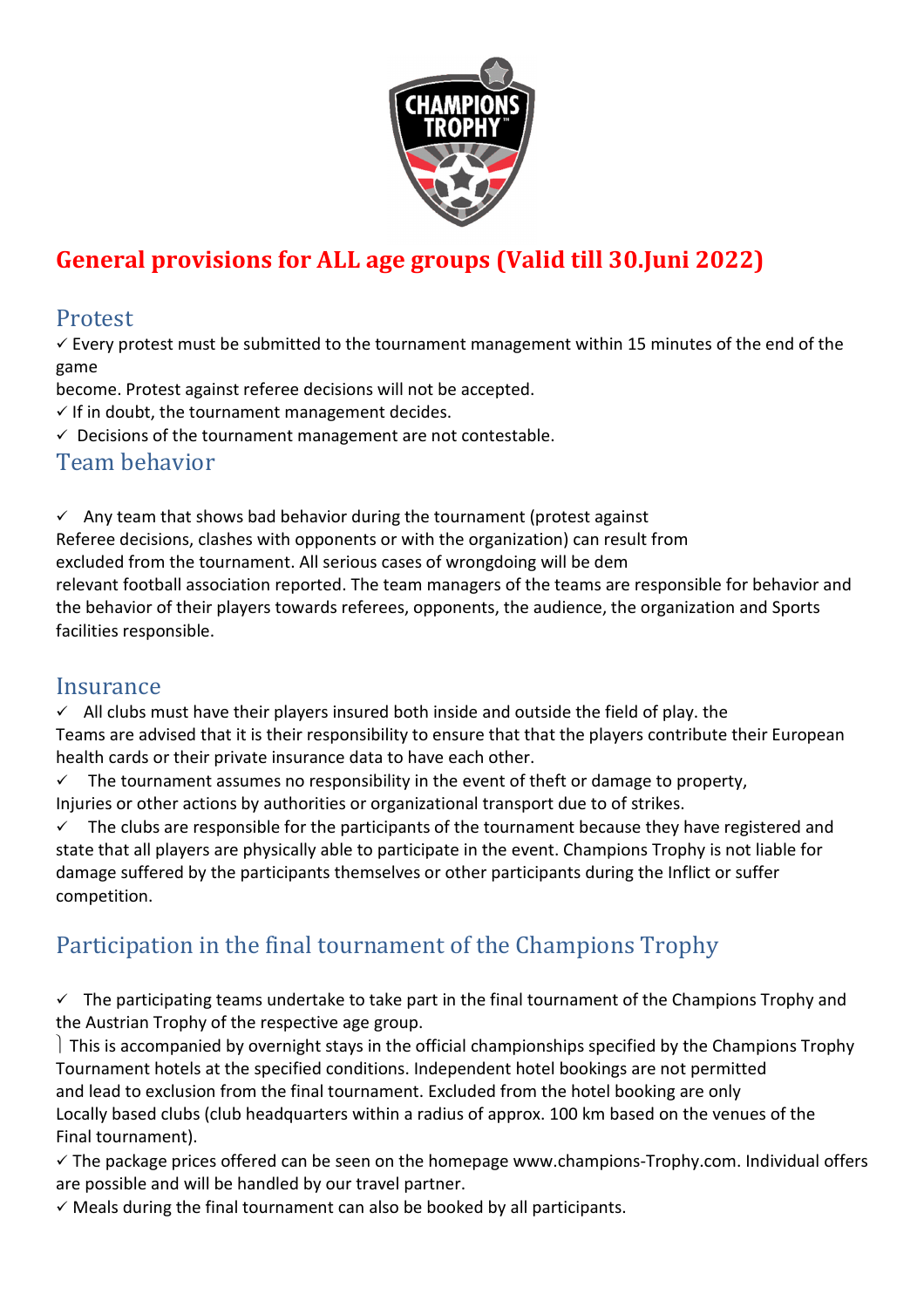# Modus Qualification

 $\checkmark$  Tournament mode depends on the number of participating teams. Group classification and tournament schedule of the qualifier are specified by the organizer. The winner is qualified for the world final. Qualified teams of a qualifier make a commitment to participate in Champions Trophy final tournament of respective age group.

# Modus Champions Trophy

- $\checkmark$  Group games: number of groups depending on the field of participants.
- $\checkmark$  Main round: KO rounds up to the final placement. Depending on the group placement, this results in the final placement. Usually every place is played out. In tournaments with few teams, the main round can also be decided in group games.
- $\checkmark$  In the event of a tie in the K.O. the winners will be determined immediately by penalty shoot-outs.
- $\checkmark$  Penalty shootout with 3 players each and, if necessary, alternately until the decision is made.
- $\checkmark$  All places are played out.
- $\checkmark$  In the event of a tie in the group phases, the following criteria will be used in the order listed:
- $\checkmark$  1. Goal difference
- $\checkmark$  2. higher number of goals scored
- $\checkmark$  3. Direct duel
- $\checkmark$  4. Penalty shooting with 3 shooters each and, if necessary, KO shooting (with one other shooter each time until the decision is made).
- $\checkmark$  We reserve the right to make changes due to the number of participants.

### Rules for Champions Trophy

 $\checkmark$  The tournament will be played according to the rules of the Austrian Football Association (ÖFB).

## Cards, Penaltys and Sending-off Offences

- $\checkmark$  Blue card = 2 minutes suspension, a suspended player cannot be replaced. The suspension is terminated if the team of the suspended player concedes a goal.
- $\checkmark$  Red card = player is excluded from the game. The excluded player may be replaced after 2 minutes or if the team of the excluded player concedes a goal. The tournament committee has the right to exclude the player for additional games or to fully exclude the player from the tournament.
- $\checkmark$  IMPORTANT NOTE: If a player, who is suspended, is participating in a match, the team automatically loses the match 0:3.

#### Non-appearance

 $\checkmark$  Non-appearance of the team will be classified with 0:3, except if there is a valid reason (= final decision from tournament committee).

#### Tournament Fee

A maximum rate of EUR 70 is provided for the qualifier. The entry fee for the Champions Trophy: EUR 200.-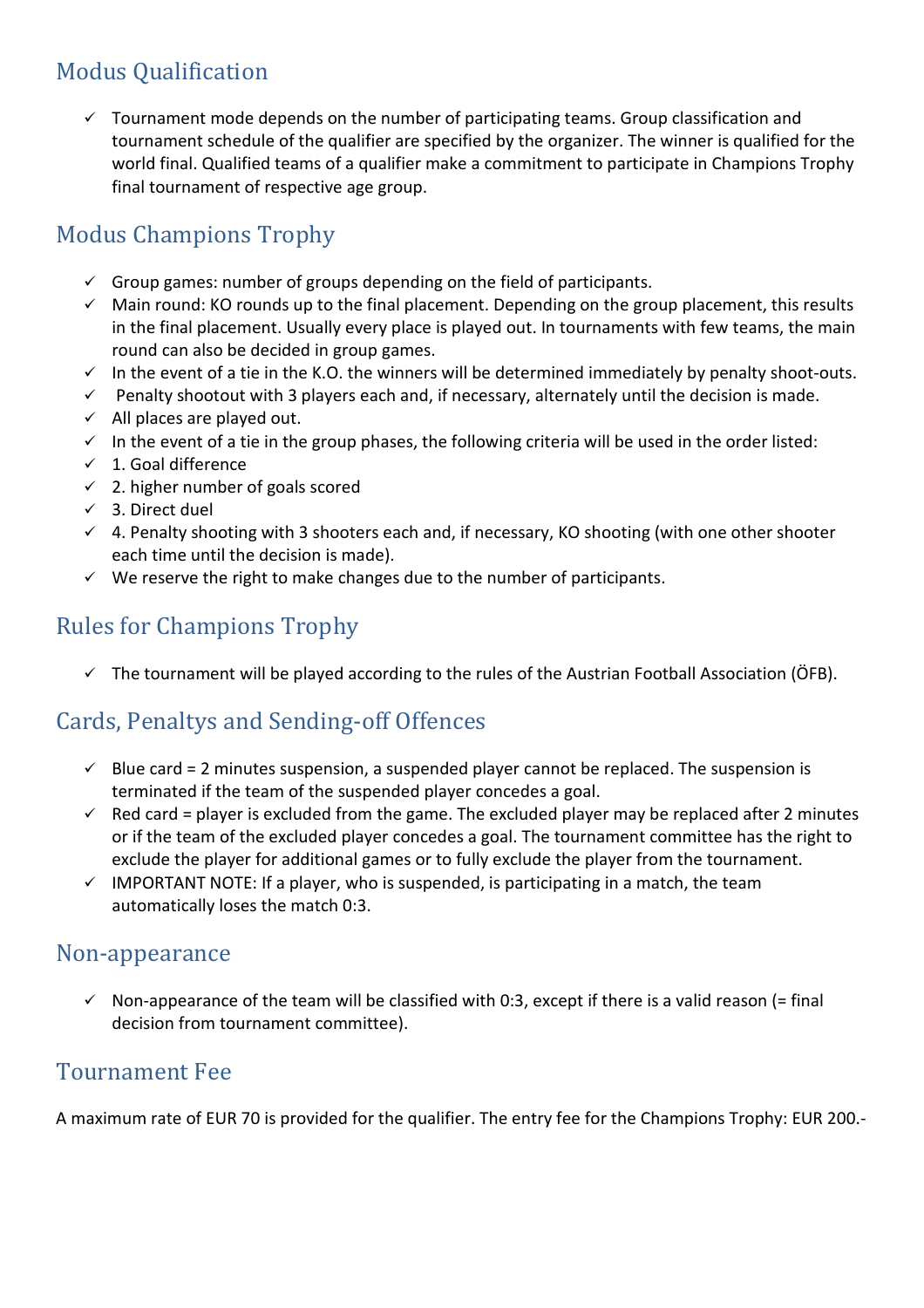

Players Game is played with 6 field players + 1 goalkeeper / 7v7. Maximum squad size: 14 players.

Age Control Only players born 2014 (or later) are eligible to play

Playing fields and ball Playing area: approx. 55 x 35 m. Ball size: 3. Goal: 5x2 meters

Playing time 1 x 13 minutes without changing sides.

There is no limit for changing players in a match, but game must be interrupted for a change.

No offside rule No offside rule. No back pass rule (= goalkeeper is allowed to pick up back pass ball).



Players Game is played with 6 field players + 1 goalkeeper / 7v7. Maximum squad size: 14 players. Age Control Only players born 2013 (or later) are eligible to play Playing fields and ball Playing area: approx. 55 x 35 m. Ball size: 3. Goal: 3x1,60 meters Playing time 1 x 15 minutes without changing sides. There is no limit for changing players in a match, but game must be interrupted for a change. No offside rule No offside rule. No back pass rule (= goalkeeper is allowed to pick up back pass ball).



Players Game is played with 6 field players + 1 goalkeeper / 7v7. Maximum squad size: 14 players.

Age Control Only players born 2012 (or later) are eligible to play

Playing fields and ball Playing area: approx. 55 x 35 m. Ball size: 3. Goal: 3x1,60 meters

Playing time 1 x 15 minutes without changing sides.

There is no limit for changing players in a match, but game must be interrupted for a change.

No offside rule No offside rule. No back pass rule (= goalkeeper is allowed to pick up back pass ball).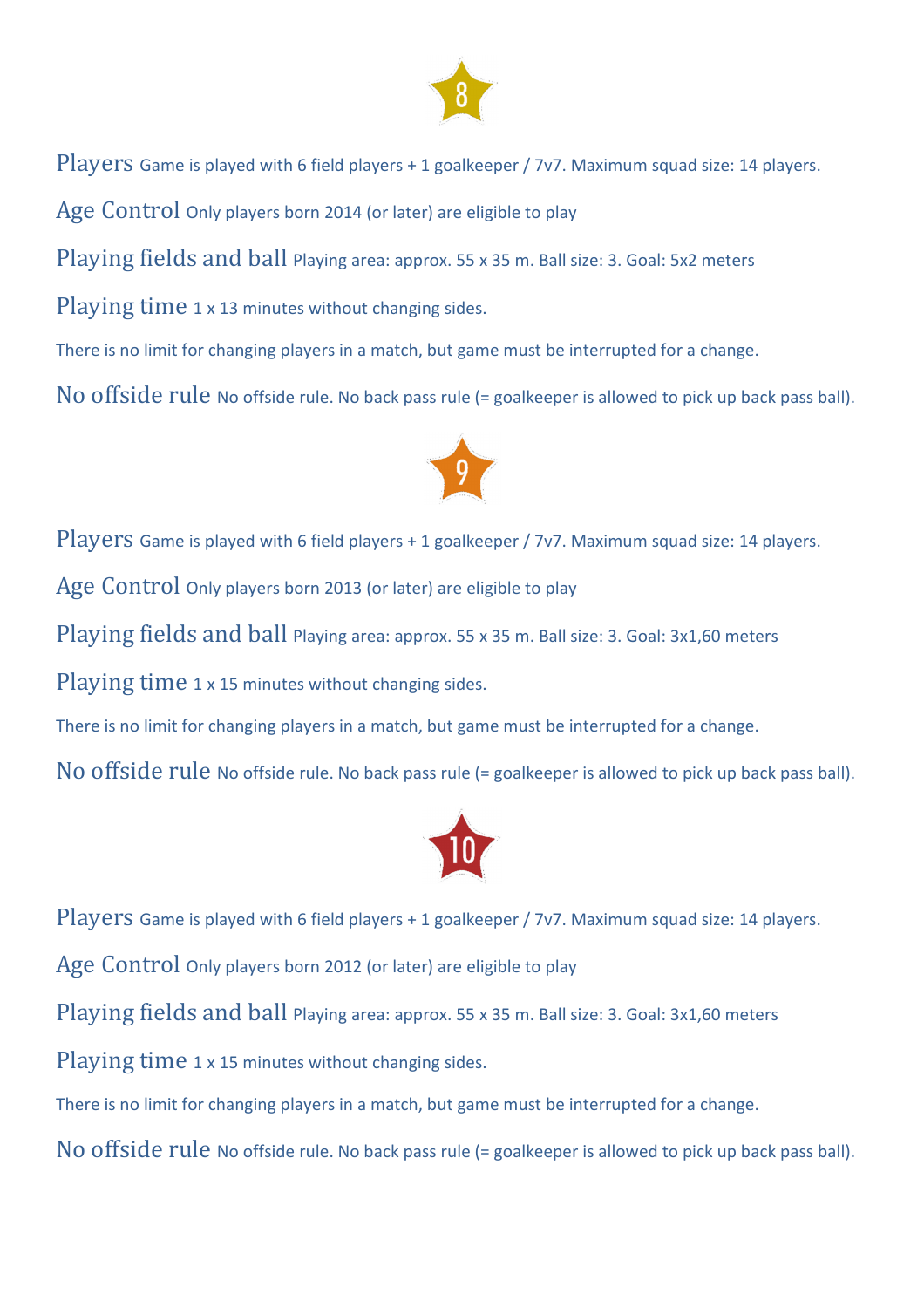

Players Game is played with 8 field players + 1 goalkeeper / 9v9. Maximum squad size: 18 players.

Age Control Only players born 2011 (or later) are eligible to play.

Playing fields and ball Playing area: approx. 60 x 45 m. Ball size: 5 light. Goal: 5x2 meters

Playing time 1 x 17 minutes without changing sides for all games.

There is no limit for changing players in a match, but game must be interrupted for a change.

Offside rule Offside and back pass rule (= goalkeeper is not allowed to pick up back pass ball) apply.



Players Game is played with 8 field players + 1 goalkeeper / 9v9. Maximum squad size: 18 players.

Age Control Only players born 2010 (or later) are eligible to play.

Playing fields and ball Playing area: approx. 60 x 45 m. Ball size: 5 light. Goal: 5x2 meters

Playing time 1 x 17 minutes without changing sides for all games.

There is no limit for changing players in a match, but game must be interrupted for a change.

Offside rule Offside and back pass rule (= goalkeeper is not allowed to pick up back pass ball) apply.



Players Game is played with 10 field players + 1 goalkeeper / 11v11. Maximum squad size: 18 players.

Age Control Only players born 2009 (or later) are eligible to play.

Playing fields and ball Playing area: approx. 90 x 45 m. Ball size: 5 light. Goal: 7,32x2,44 meters

Playing time 1 x 20 minutes without changing sides for all games.

There is no limit for changing players in a match, but game must be interrupted for a change.

Offside and back pass rule (= goalkeeper is not allowed to pick up back pass ball) apply.